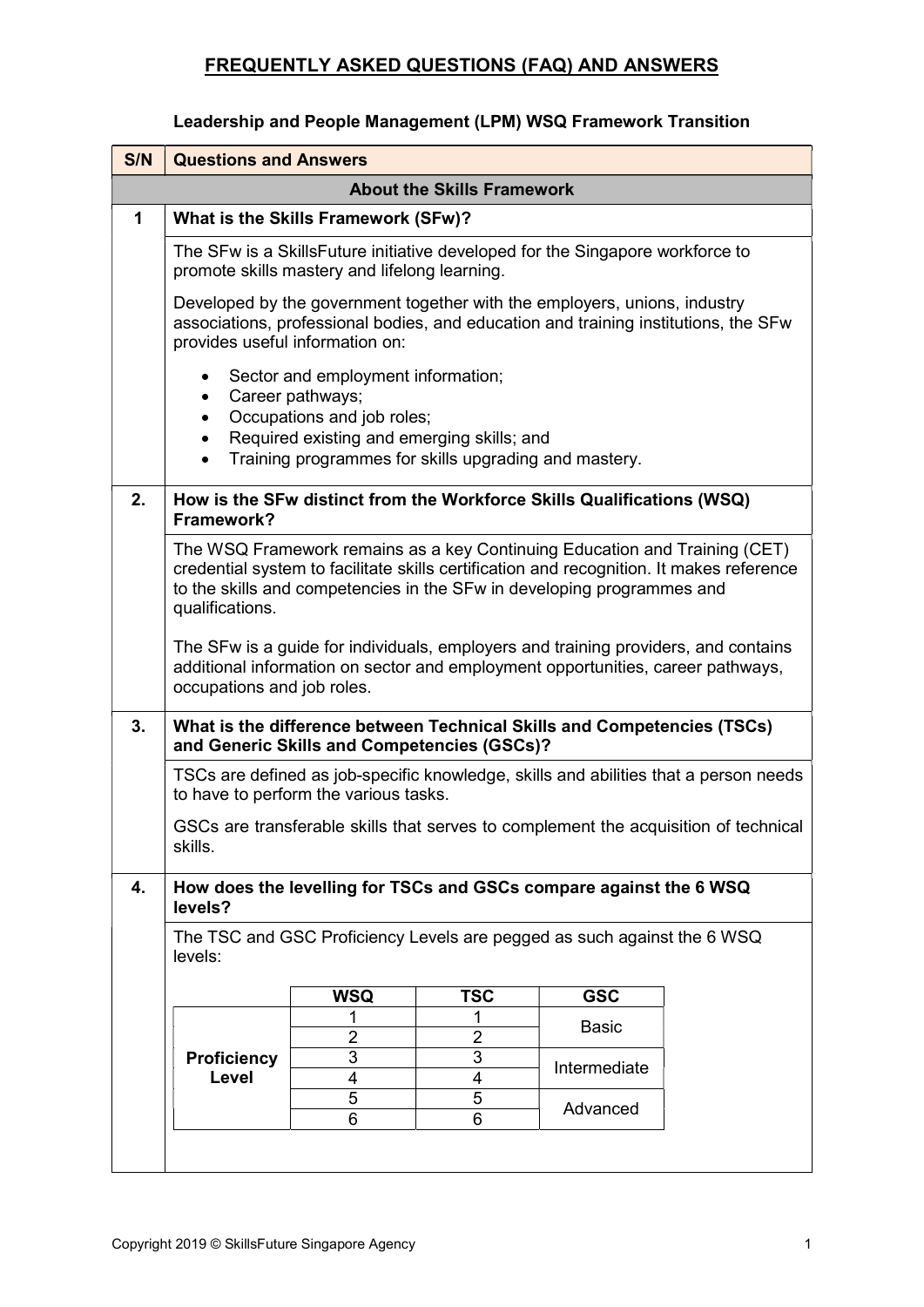| Transition of Leadership and People Management WSQ |                                                                                                                                                                                                                                                                                                                                                          |  |  |  |  |  |
|----------------------------------------------------|----------------------------------------------------------------------------------------------------------------------------------------------------------------------------------------------------------------------------------------------------------------------------------------------------------------------------------------------------------|--|--|--|--|--|
| 5.                                                 | What is the impact of the transition on Leadership and People Management<br>(LPM) WSQ Skills Standards (SS)?                                                                                                                                                                                                                                             |  |  |  |  |  |
|                                                    | Each LPM WSQ SS <sup>*</sup> will be transited to a TSC at the corresponding Proficiency<br>Level. Following the transition, all SOAs will reflect the respective TSC titles and<br>Proficiency Levels instead of the LPM WSQ SS title.                                                                                                                  |  |  |  |  |  |
|                                                    | This is with the exception of two LPM elective units, which will be expired due to<br>$\ast$<br>lack of adoption. These units are:<br>Build Positive Relationship with the Board (LPM-GEN-601E-0)<br>Represent and Promote the Organisation (LPM-GEN-602E-0)                                                                                             |  |  |  |  |  |
| 6.                                                 | Does this transition entail revisions to existing courseware?                                                                                                                                                                                                                                                                                            |  |  |  |  |  |
|                                                    | Courseware which are currently aligned to LPM WSQ SS will not need to be<br>revised, as the TSCs identified are comparable to the LPM WSQ SS.                                                                                                                                                                                                            |  |  |  |  |  |
| 7.                                                 | What is the impact of the transition on LPM WSQ qualifications?                                                                                                                                                                                                                                                                                          |  |  |  |  |  |
|                                                    | All four LPM WSQ qualifications can continue to be delivered. Existing qualification<br>bundles and naming nomenclature will be retained.                                                                                                                                                                                                                |  |  |  |  |  |
| 8.                                                 | Will the trainees be issued a Retail or Intellectual Property (IP) qualification by<br>mistake?                                                                                                                                                                                                                                                          |  |  |  |  |  |
|                                                    | No. Following the transition, each LPM WSQ qualification will comprise of a fixed set<br>of TSCs from SFw for Retail and SFw for IP. Therefore, the completion of this fixed<br>set of TSCs will lead to a generation of a LPM WSQ qualification instead of a Retail<br>or IP qualification. There will not be dual-generation of qualifications either. |  |  |  |  |  |
| 9.                                                 | Can new qualification bundles be proposed?                                                                                                                                                                                                                                                                                                               |  |  |  |  |  |
|                                                    | At the moment, no new qualification bundles can be proposed. As LPM WSQ<br>qualifications are by nature 'horizontal' qualifications, the qualification design is not<br>affected by changes to qualification bundling rules that are applied to industry-<br>specific or 'vertical' qualifications.                                                      |  |  |  |  |  |
| 10.                                                | Must the "electives" for LPM qualifications be chosen from SFw for Retail<br>and/or SFw for Intellectual Property only?                                                                                                                                                                                                                                  |  |  |  |  |  |
|                                                    | They can be a TSC from any SFw, at the same level as the qualification, or taken<br>from one level above or below that level.                                                                                                                                                                                                                            |  |  |  |  |  |
|                                                    | <b>Transition Matters</b>                                                                                                                                                                                                                                                                                                                                |  |  |  |  |  |
| 11.                                                | When is the transition period?                                                                                                                                                                                                                                                                                                                           |  |  |  |  |  |
|                                                    | Training providers must go through organisational accreditation (OA) during the<br>period of 1 April 2019 to 30 June 2019, and course accreditation (CA) during the<br>period of 1 May 2019 to 31 July 2019, with fee waivers granted for both processes.                                                                                                |  |  |  |  |  |
|                                                    | Training providers are to complete the training activities for WSQ courses based on<br>LPM WSQ SS by 30 September 2020.                                                                                                                                                                                                                                  |  |  |  |  |  |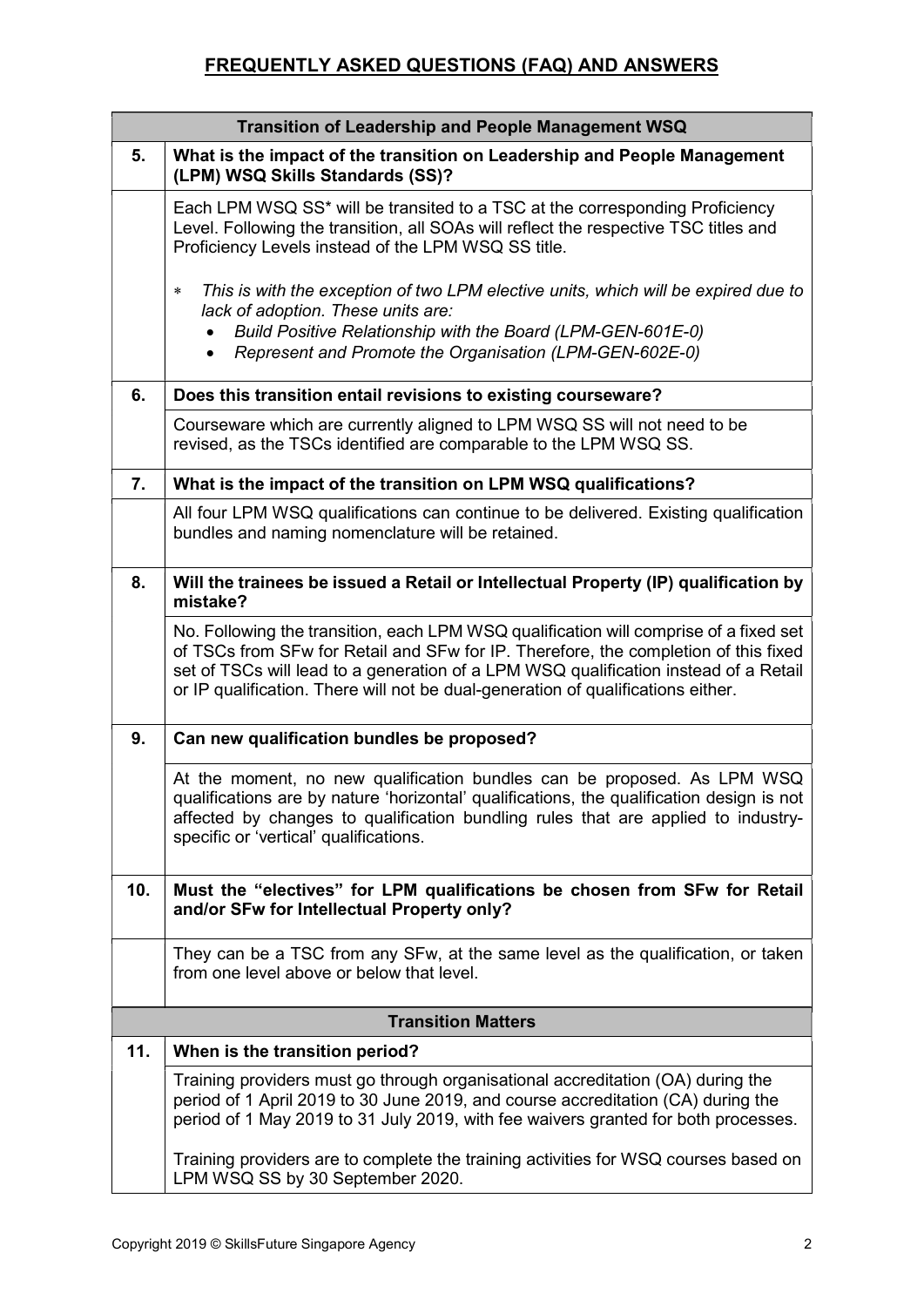| 12. | Can OA and CA still be submitted after the transition period?                                                                                                                                                                                                                                                                                                                                                                                                       |  |  |  |  |  |  |
|-----|---------------------------------------------------------------------------------------------------------------------------------------------------------------------------------------------------------------------------------------------------------------------------------------------------------------------------------------------------------------------------------------------------------------------------------------------------------------------|--|--|--|--|--|--|
|     | Past the transition deadline, full OA and CA fees will apply.                                                                                                                                                                                                                                                                                                                                                                                                       |  |  |  |  |  |  |
| 13. | Will the OA and CA processes affect the delivery of existing LPM WSQ<br>programmes?                                                                                                                                                                                                                                                                                                                                                                                 |  |  |  |  |  |  |
|     | The required OA and CA processes are administrative procedures which will not<br>affect the delivery of existing programmes.                                                                                                                                                                                                                                                                                                                                        |  |  |  |  |  |  |
| 14. | Is the submission of courseware necessary for this transition?                                                                                                                                                                                                                                                                                                                                                                                                      |  |  |  |  |  |  |
|     | No, ATOs will only need to submit an administrative CA.                                                                                                                                                                                                                                                                                                                                                                                                             |  |  |  |  |  |  |
| 15. | Is the submission of course proposal necessary for this transition?                                                                                                                                                                                                                                                                                                                                                                                                 |  |  |  |  |  |  |
|     | No. Assuming that delivery methods, assessment(s) and course duration remain<br>unchanged, ATOs will only need to submit an administrative CA.                                                                                                                                                                                                                                                                                                                      |  |  |  |  |  |  |
| 16. | Can new courseware be submitted for accreditation during the stipulated<br>transition period?                                                                                                                                                                                                                                                                                                                                                                       |  |  |  |  |  |  |
|     | ATOs should approach relevant officers from the Quality Management Division<br>(QMD) if they intend to submit new courseware for accreditation during the<br>stipulated transition period.                                                                                                                                                                                                                                                                          |  |  |  |  |  |  |
|     | <b>Other</b>                                                                                                                                                                                                                                                                                                                                                                                                                                                        |  |  |  |  |  |  |
| 17. | Can existing courseware be accredited to other TSCs, besides those that<br>were identified?                                                                                                                                                                                                                                                                                                                                                                         |  |  |  |  |  |  |
|     | SSG recommends that ATOs accredit courseware to the identified TSCs only to<br>ensure a seamless transition. ATOs will have to submit a separate accreditation if<br>they wish to align the courseware to other TSCs.                                                                                                                                                                                                                                               |  |  |  |  |  |  |
| 18. | Can existing courseware be accredited to GSCs?                                                                                                                                                                                                                                                                                                                                                                                                                      |  |  |  |  |  |  |
|     | SSG recommends that ATOs accredit courseware to the identified TSCs only to<br>ensure a seamless transition.                                                                                                                                                                                                                                                                                                                                                        |  |  |  |  |  |  |
| 19. | Why should the OA and CA be submitted under industry-specific SFws, when<br>leadership is a generic skill?                                                                                                                                                                                                                                                                                                                                                          |  |  |  |  |  |  |
|     | Due to the cross-cutting nature of leadership and people management skills, the<br>LPM WSQ SS have been adopted across multiple SFws. These skills are found to<br>be relevant to job roles across different sectors. To streamline the OA and CA<br>processes, SSG had identified first adopters of the LPM WSQ SS for which training<br>providers can accredit under. This means that the identified SFw is not the only<br>framework that referenced LPM WSQ SS. |  |  |  |  |  |  |
| 20. | Where can I find information about LPM after the transition?                                                                                                                                                                                                                                                                                                                                                                                                        |  |  |  |  |  |  |
|     | The details of the framework and qualifications will remain publicly accessible on<br>SSG's website, www.ssg.gov.sg/wsq/Industry-and-Occupational-Skills/Leadership-<br>People-Management.html.                                                                                                                                                                                                                                                                     |  |  |  |  |  |  |